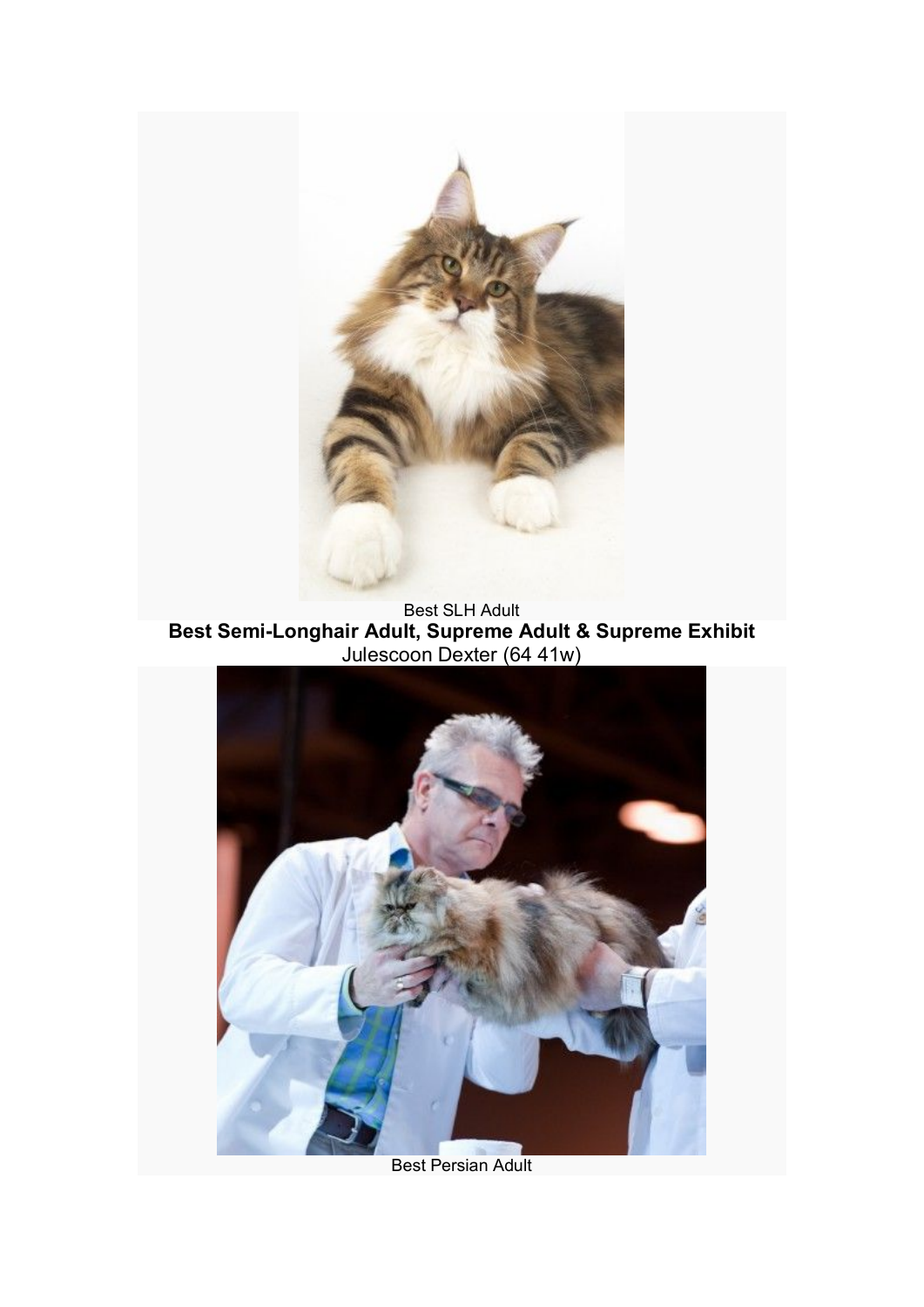## **Best of Variety Persian Adult** Ch Countrygirl Exotic Dancer (8e)



BOV Persian Kitten

# **Best of Variety Persian Kitten & Supreme Kitten** Biboukatz Violinka (70 3)



BOV Persian Neuter **Best of Variety Persian Neuter** Imp Gr Ch IGrPr Mardigras Thecandy Mancan (12a7)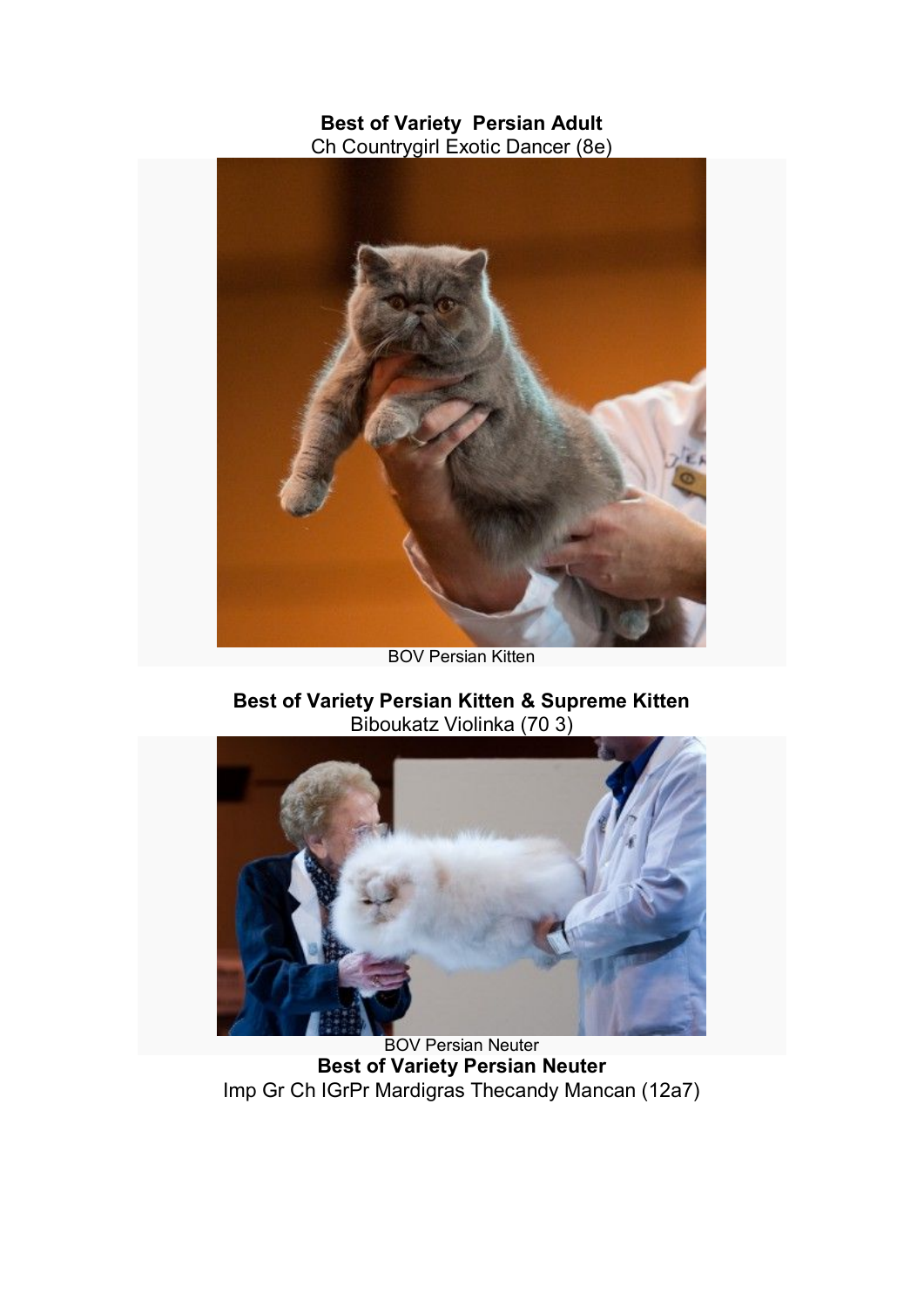

BOV SLH Kitten **Best of Variety Semi-Longhair Kitten** Mlyward Xcaliber (13c1)



**BOV SLH Kitten**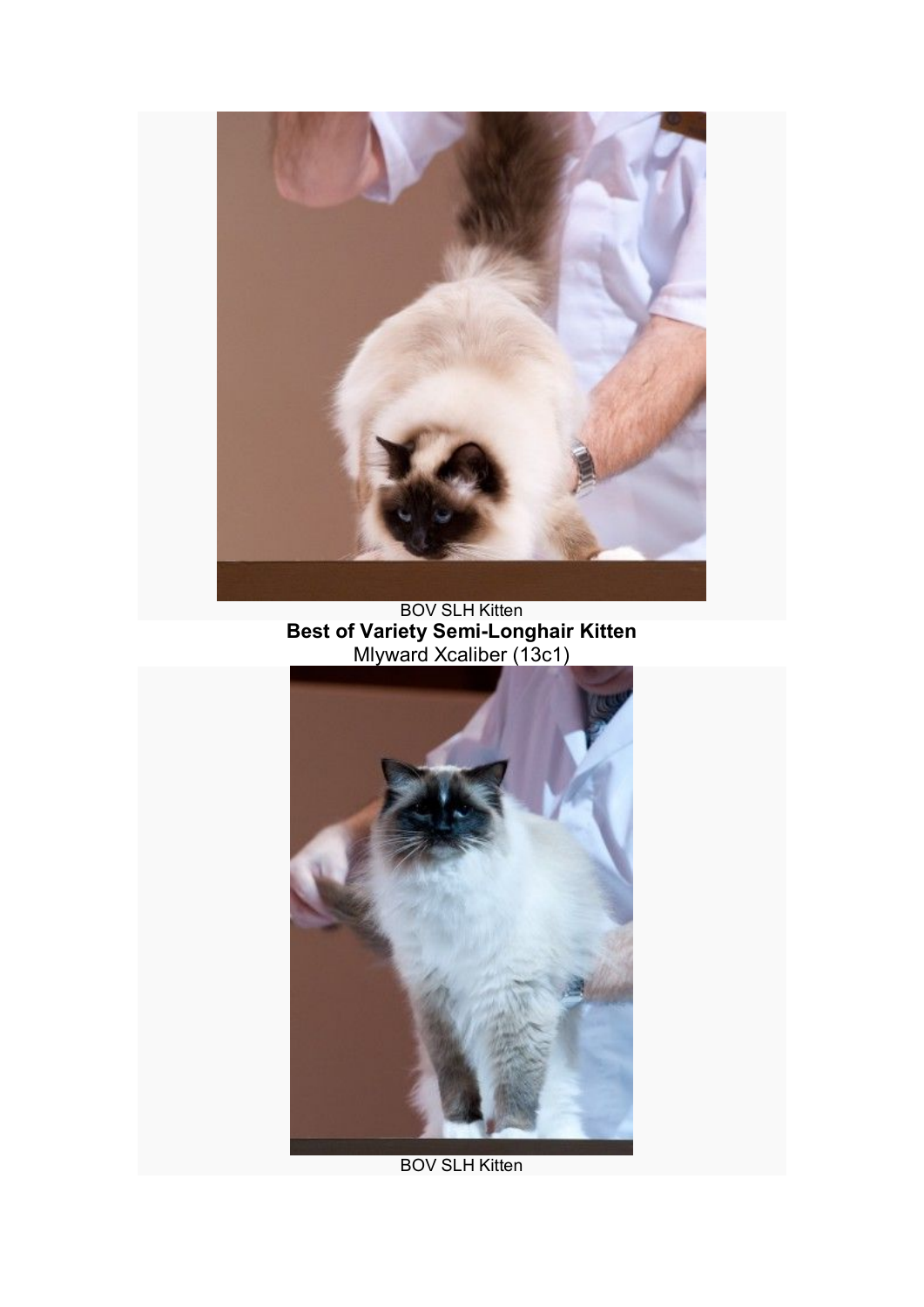#### **Best of Variety Semi-Longhair Neuter** Bleugems Believe-in-me (66w)



BOV British Adult **Best of Variety British Adult** Ch Petticote Assasin (16)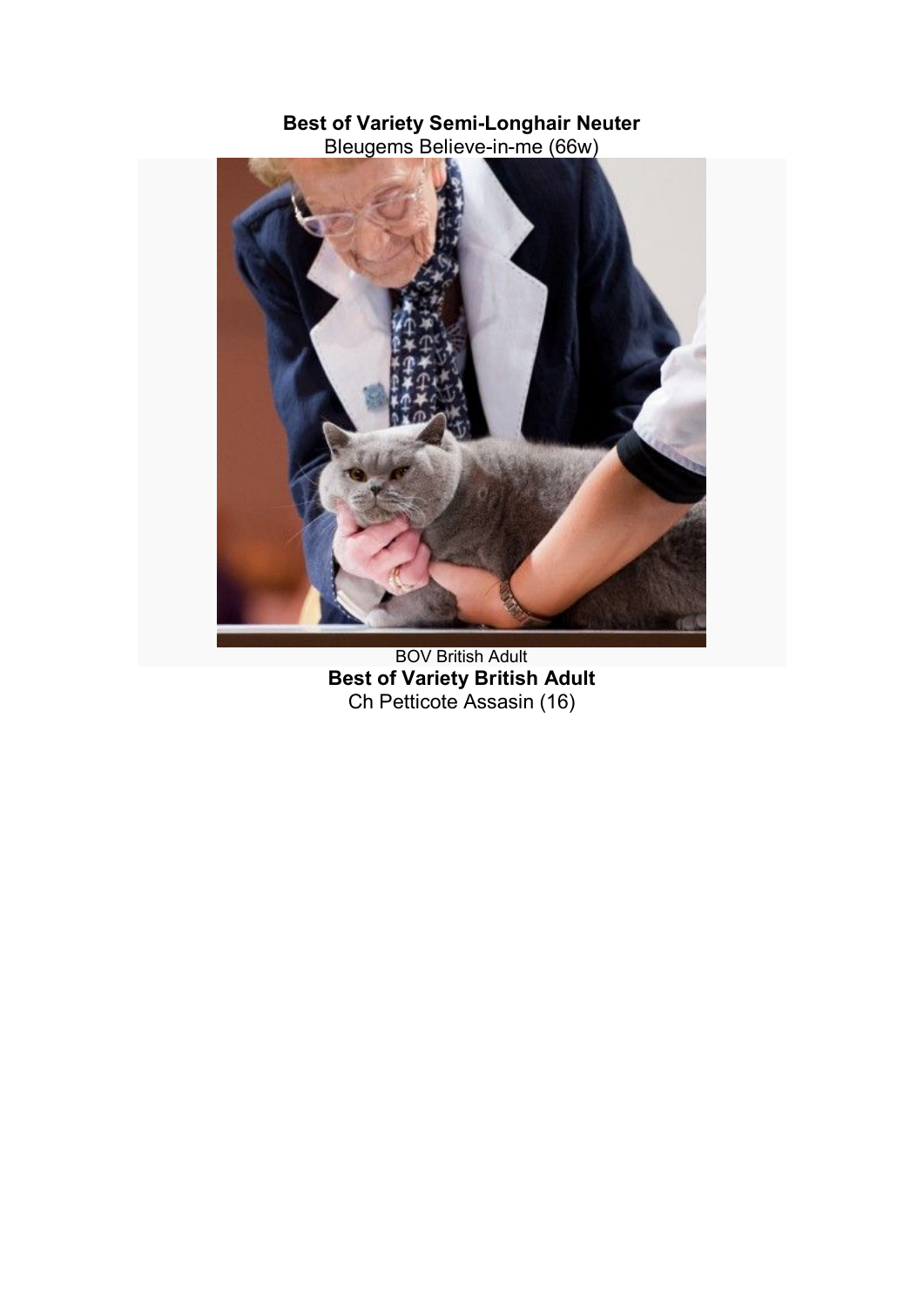

BOV British Kitten **Best of Variety British Kitten** Rayanshel Total Eclipse (15)



BOV British Neuter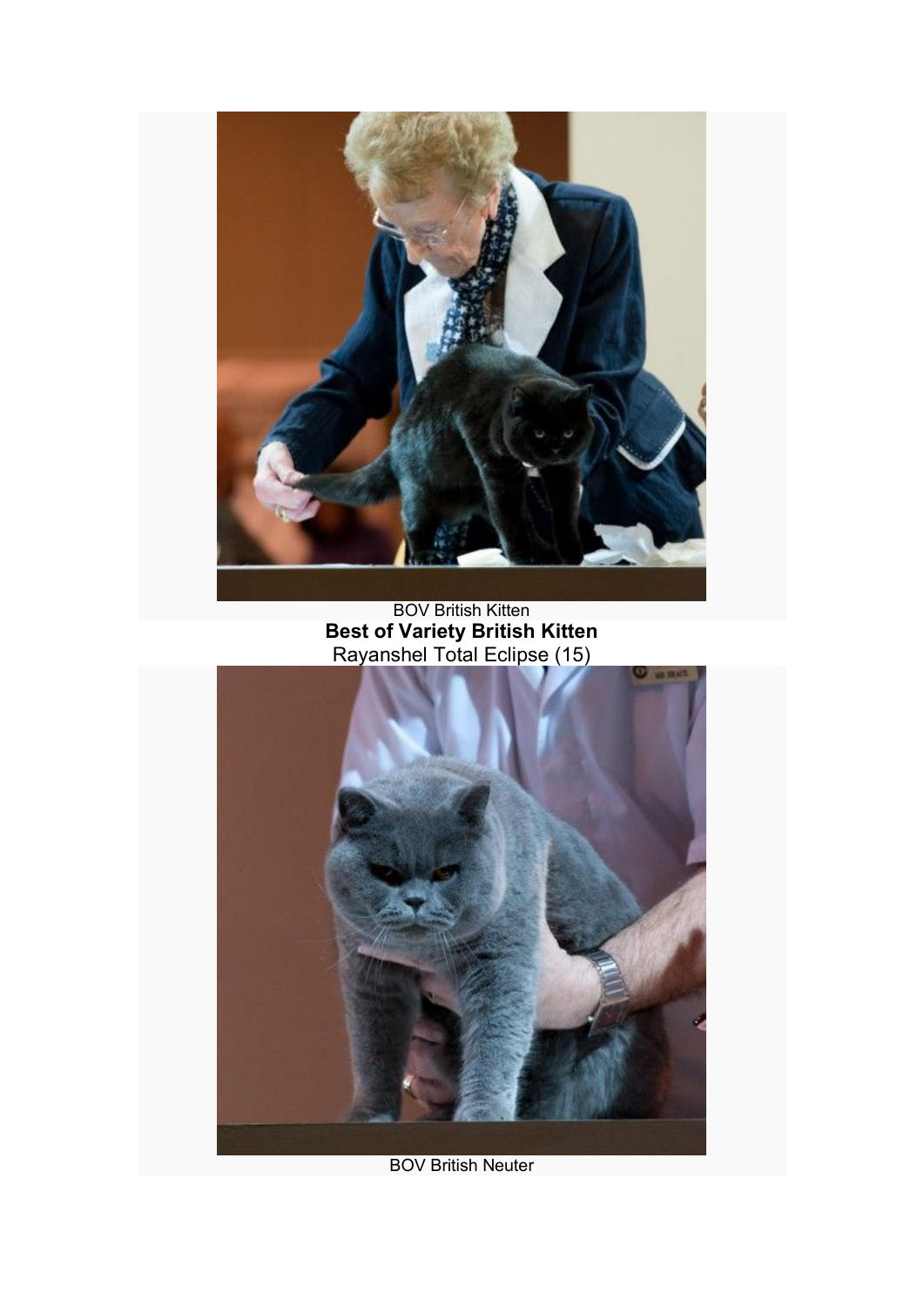## **Best of Variety British Neuter** Gr Ch Sup Imp Gr Pr Kolinga Cougar (16)



BOV Foreign Adult **Best of Variety Foreign Adult** Imp Gr Ch Glendavan Roderick-Jaynes (23)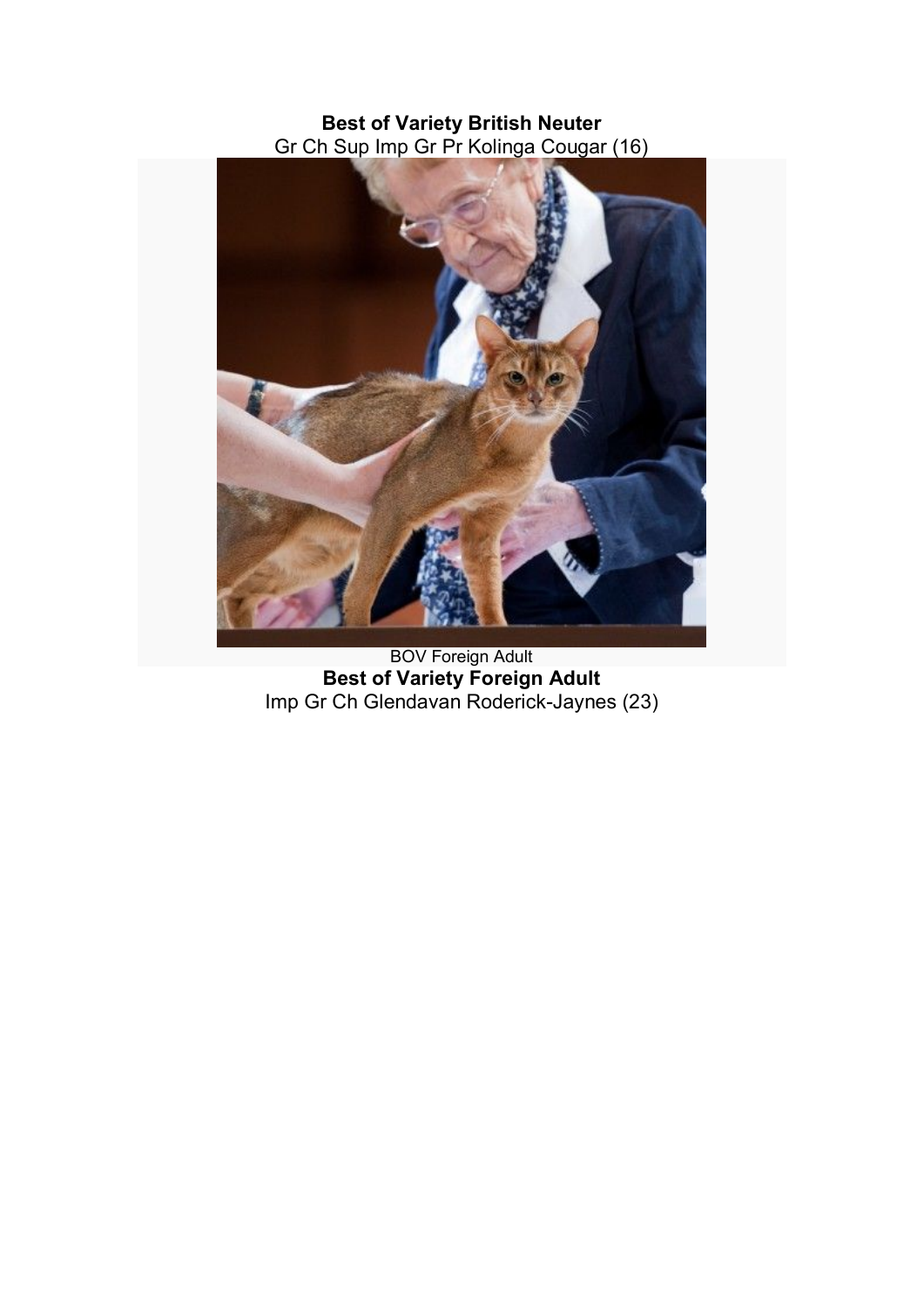

BOV Foreign Kitten **Best of Variety Foreign Kitten** TiggermauTwilight (78 30s)



BOV Foreign Neuter **Best of Variety Foreign Neuter & Supreme Neuter** Ch Imp Gr Pr Chrisan Camelott (Cornish Rex)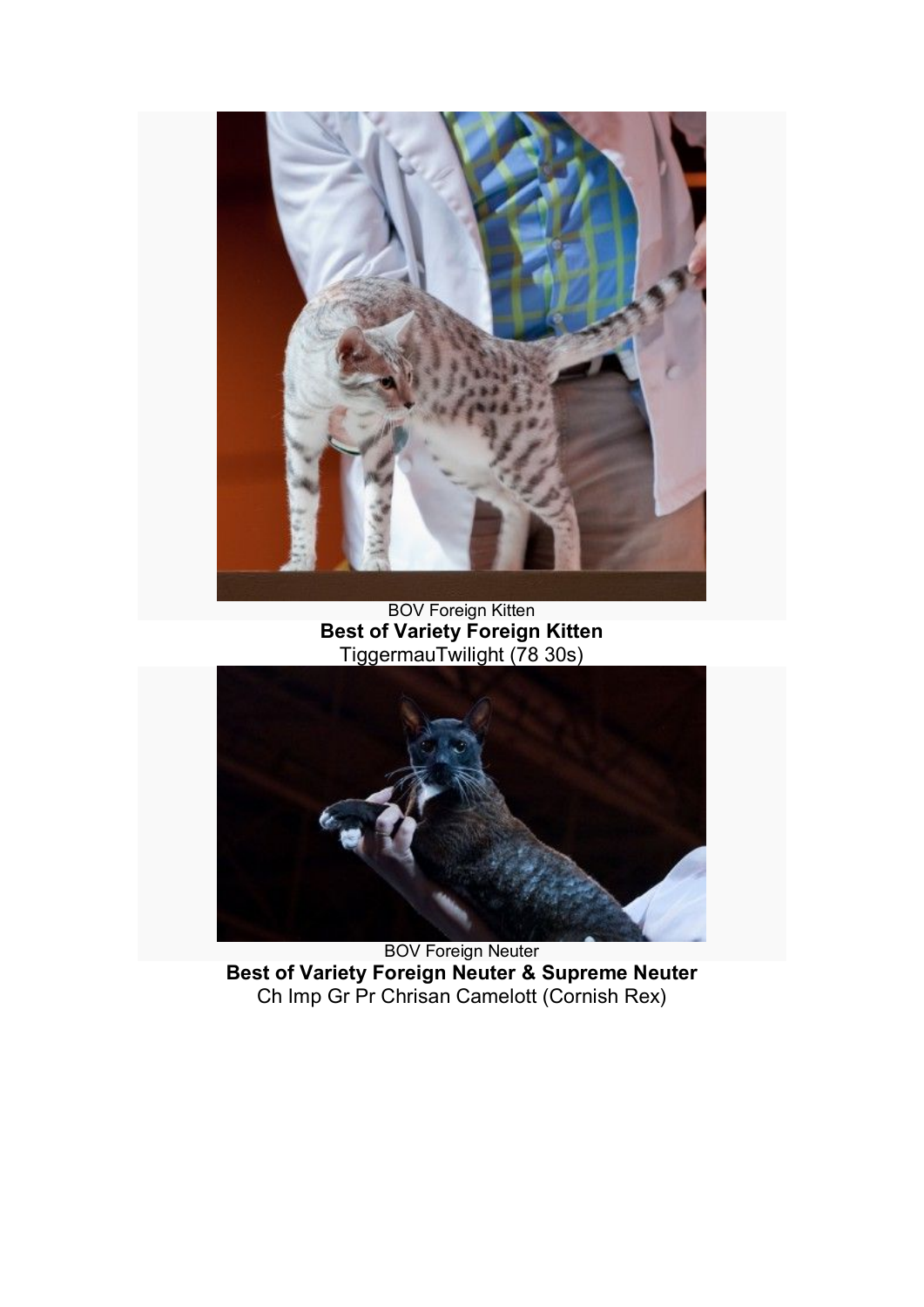

BOV Burmese Adult **Best of Variety Burmese Adult** Imp Gr Ch Rossikhan Cupcake (27b)



BOV Burmese Kitten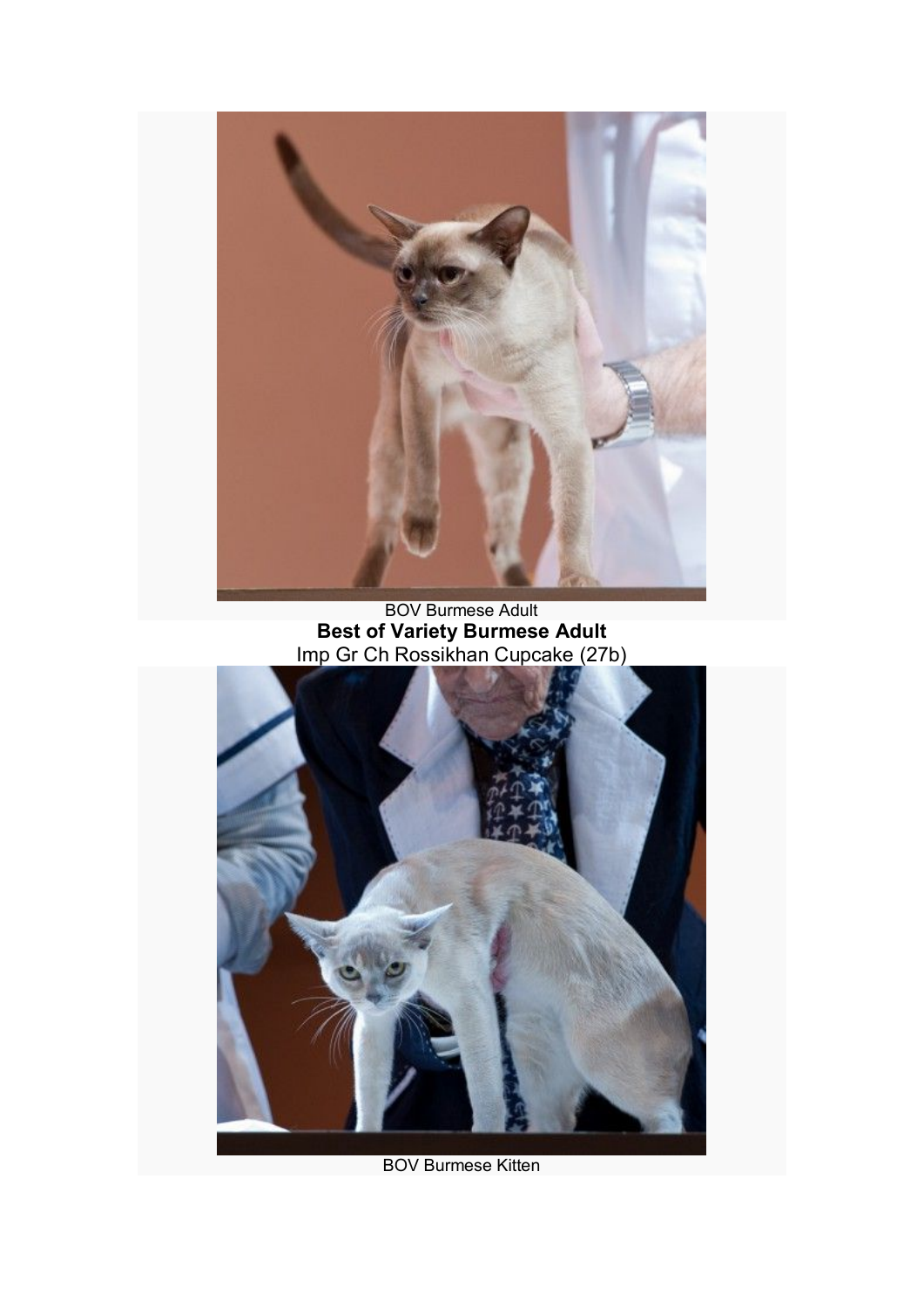## **Best of Variety Burmese Kitten** Shivarene Lady Guinevere (27j)



BOV Burmese Neuter **Best of Variety Burmese Neuter** UK & Imp Gr Ch & Pr Adtrebu Trinity (27)



BOV Oriental Adult **Best of Variety Oriental Adult** Ch Inlay Joop Van Scalindjo(48)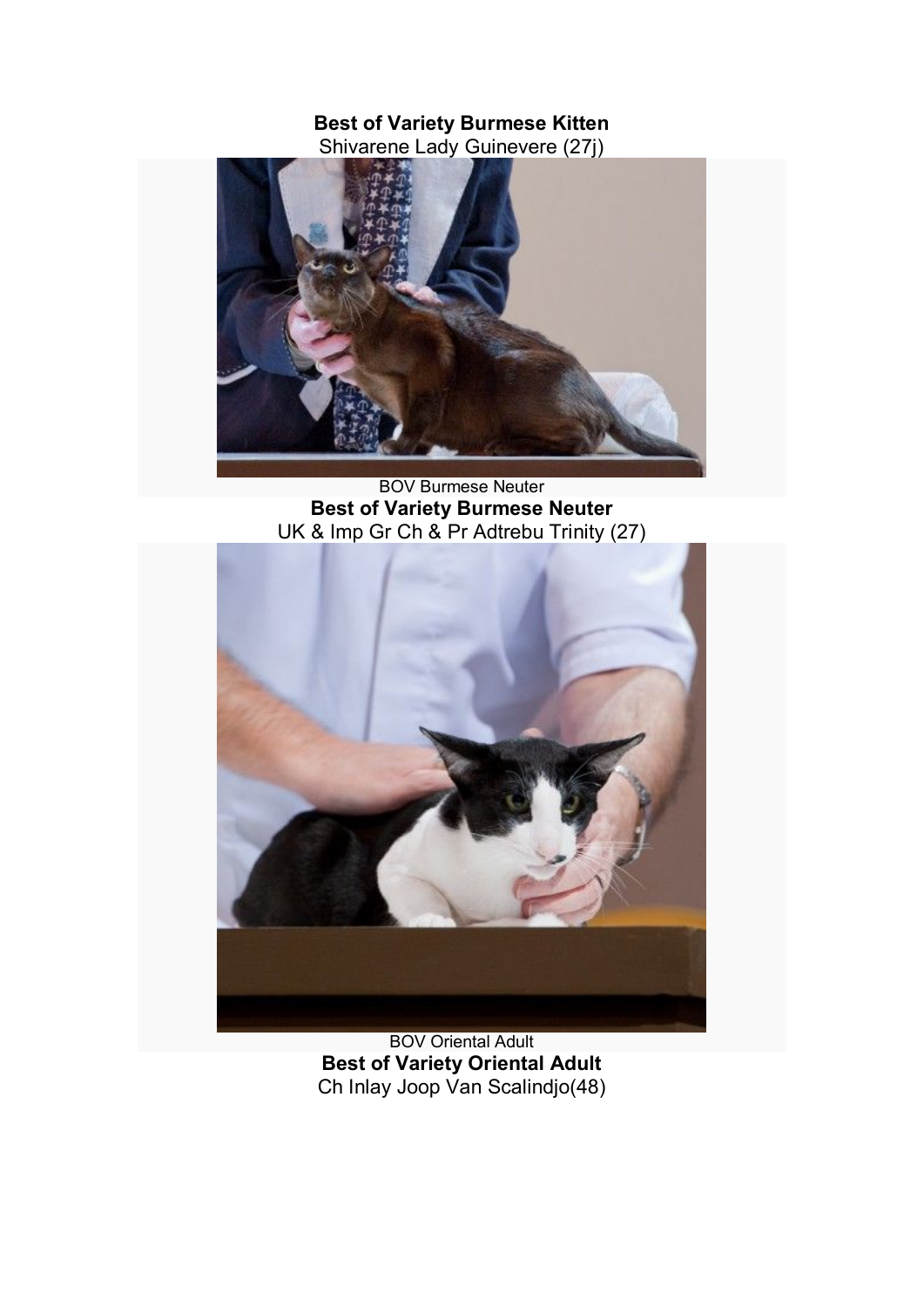

BOV Oriental Kitten **Best of Variety Oriental Kitten** Shermese Kudos (37k)



BOV Oriental Neuter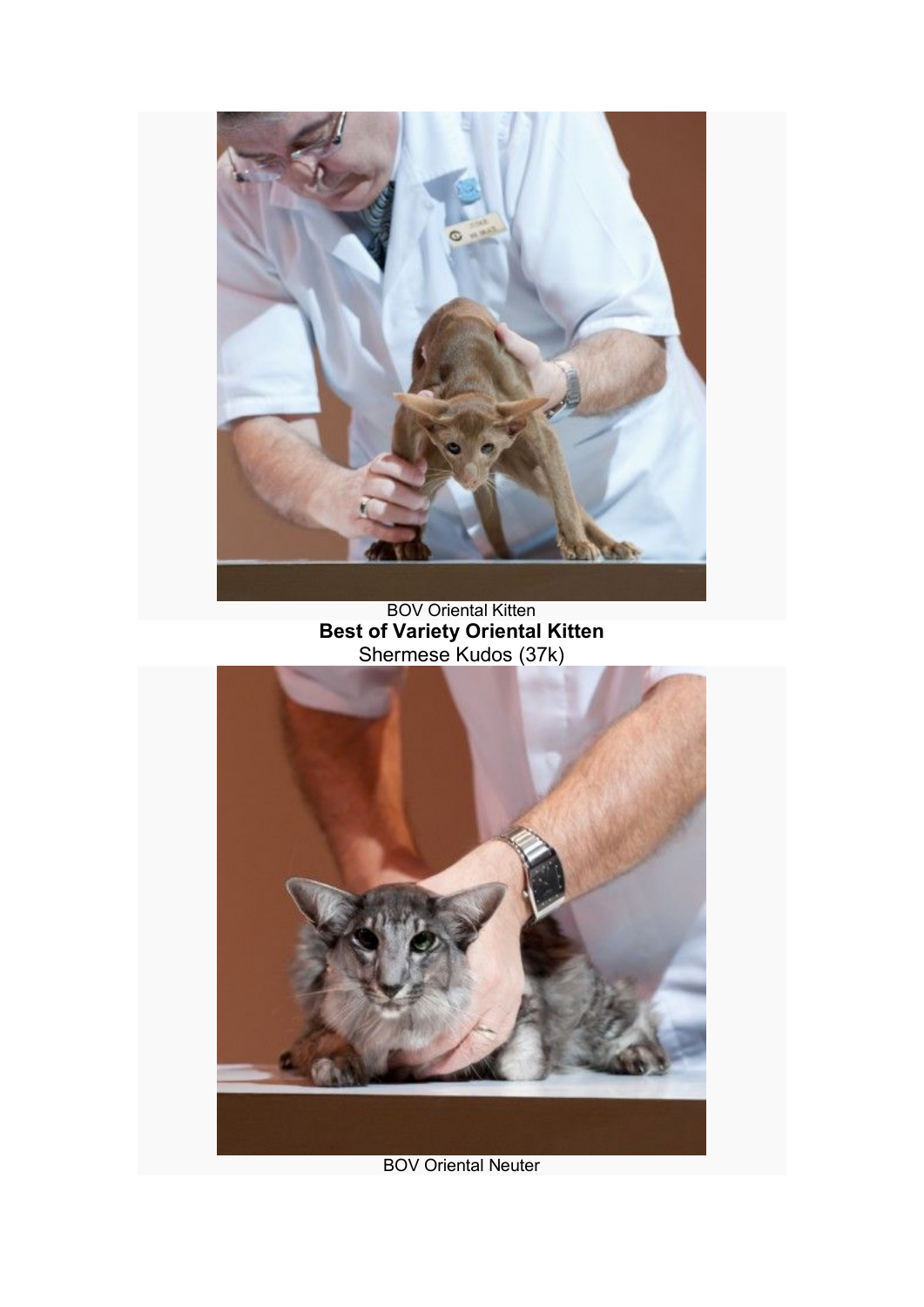### **Best of Variety Oriental Neuter** Imp Gr PrMylynn Magnifique (62 43s)



BOV Siamese Adult **Best of Variety Siamese Adult** Gr Ch Kevels Purrsonality (24)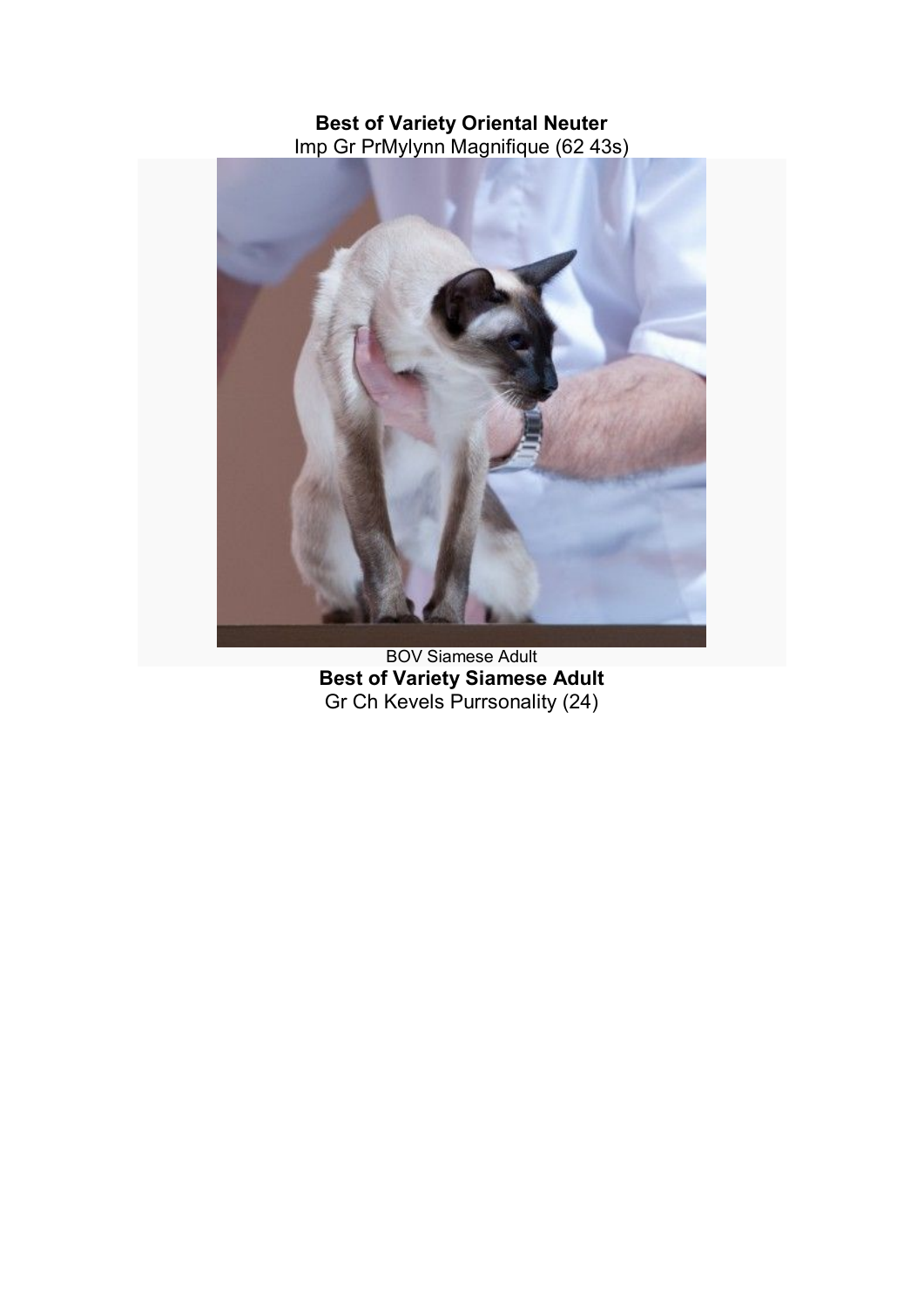

BOV Siamese Kitten **Best of Variety Siamese Kitten** Billstes Othello (32a)



BOV Siamese Neuter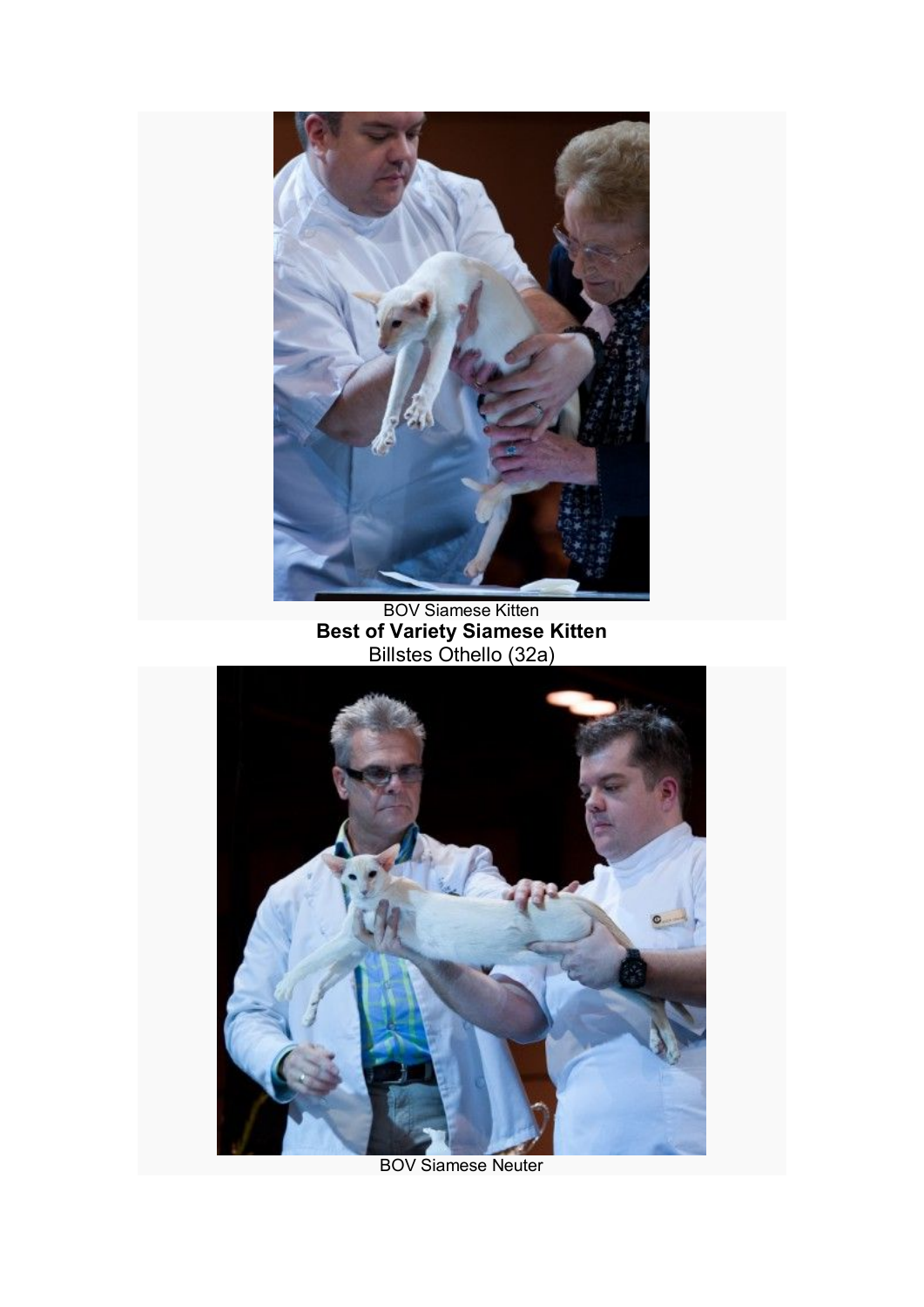#### **Best of Variety Siamese Neuter** Gr Pr Kamik Firecracka (32a)



Best Non-Pedigree **Supreme Non-Pedigree Pet Charlie** 



Best Pedigree Pet **Supreme Pedigree Pet** Nutmeg